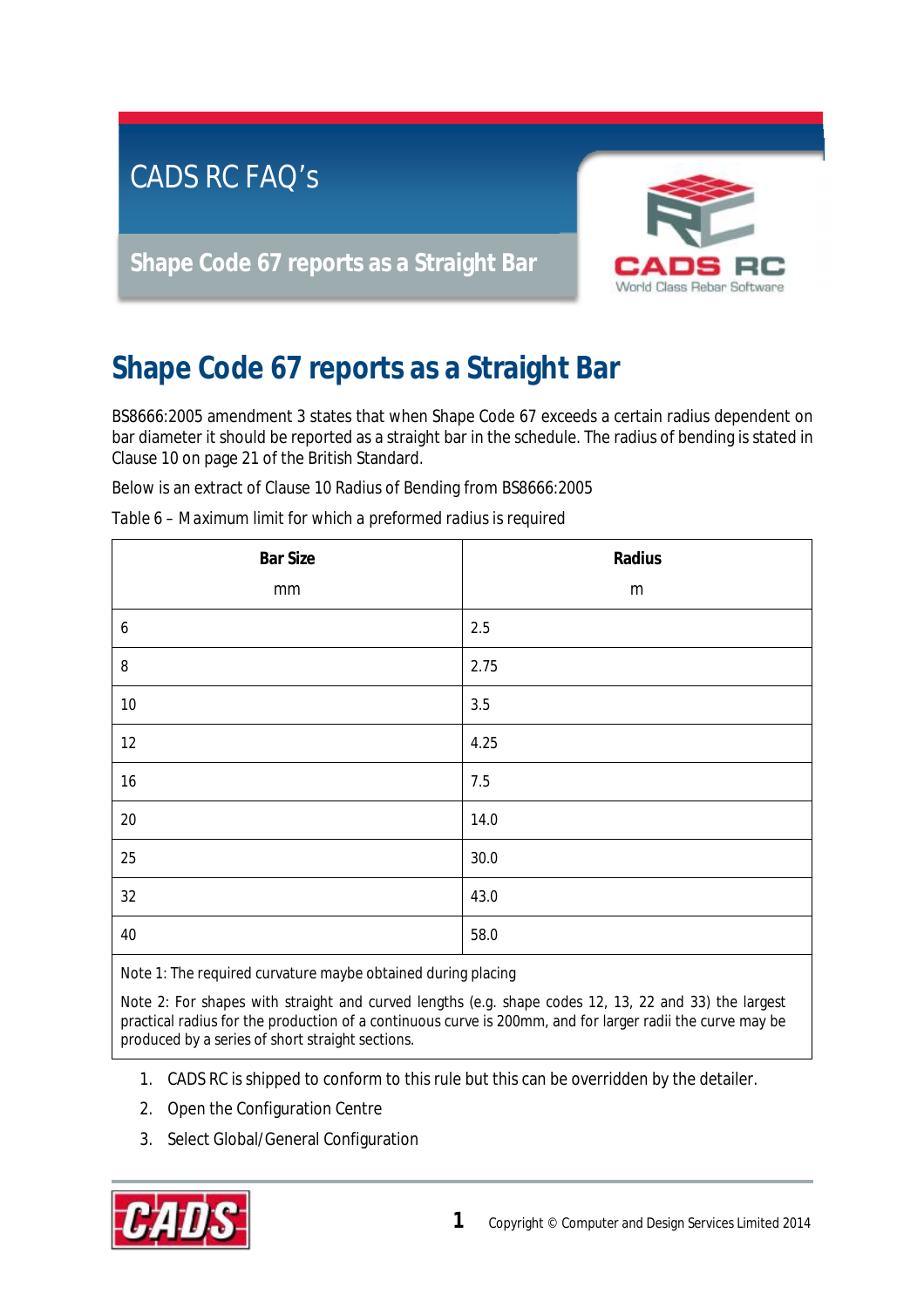- 4. In the top field select BARS
- 5. In the middle field select "SchedRadialBarAsStraight"
- 6. In the lower field you can type in one of two settings
	- **Yes** Radial Bars with a bend radii over the values set in the table above will be schedule as a straight bar
	- **No** Radial bars will not be scheduled as straight bars.

| <b>BARS</b><br>ALWAYSDISPLAYLENGTHINCHES<br>ZEROLENGTHINCHESTXT<br><b>RADDIMTOOUTER</b><br><b>EXCLUDEBARSHAPES</b><br>STRGHTBARMARK<br>BARASSTRAIGHT<br>RADIAI MAXHFIGHT<br>SHOWSTRAIGHTDIM<br>MAXDIMENSIONLENGTH<br>MAXDEFAULTBARLENGTH<br><b>DIMENSIONMINIMUMS</b><br><b>UPDATEBARDIMENSIONS</b><br><b>ASKFORBMARKINPUT</b><br>ALLOWDUPLICATECONTROLCODES<br>UPDATESLOPINGLEGSDIMSONENTRYTODIMSDLG<br>SORTSHAPELIST<br>SHAPEGROUPSORTINGORDER<br>SHOWSHAPECODEWARNING<br>Ξ<br>UNSCHEDULEDBARLAYER<br><b>ASKTOCHANGECONEIGONNEWDRAWING</b><br>DETECTSTOCKLENBARS<br><b>HOOKSBUTTONONEDIT</b><br><b>WARNOFNONSTANDARDHOOKS</b><br>ALWAYSDEFAULTTOAANDGHOOKONDRAWBAR<br>SCHEDRADIALBARASSTRAIGHT<br><b>BARS</b><br>No<br>Assign to CFG<br>OK<br>Cancel<br>Help | <b>CADS Global Configuration Centre</b> | × |
|---------------------------------------------------------------------------------------------------------------------------------------------------------------------------------------------------------------------------------------------------------------------------------------------------------------------------------------------------------------------------------------------------------------------------------------------------------------------------------------------------------------------------------------------------------------------------------------------------------------------------------------------------------------------------------------------------------------------------------------------------------------|-----------------------------------------|---|
|                                                                                                                                                                                                                                                                                                                                                                                                                                                                                                                                                                                                                                                                                                                                                               |                                         |   |
|                                                                                                                                                                                                                                                                                                                                                                                                                                                                                                                                                                                                                                                                                                                                                               |                                         |   |
|                                                                                                                                                                                                                                                                                                                                                                                                                                                                                                                                                                                                                                                                                                                                                               |                                         |   |
|                                                                                                                                                                                                                                                                                                                                                                                                                                                                                                                                                                                                                                                                                                                                                               |                                         |   |
|                                                                                                                                                                                                                                                                                                                                                                                                                                                                                                                                                                                                                                                                                                                                                               |                                         |   |
|                                                                                                                                                                                                                                                                                                                                                                                                                                                                                                                                                                                                                                                                                                                                                               |                                         |   |
|                                                                                                                                                                                                                                                                                                                                                                                                                                                                                                                                                                                                                                                                                                                                                               |                                         |   |
|                                                                                                                                                                                                                                                                                                                                                                                                                                                                                                                                                                                                                                                                                                                                                               |                                         |   |

- 7. Click Assign to CFG to apply the setting
- 8. Click Ok